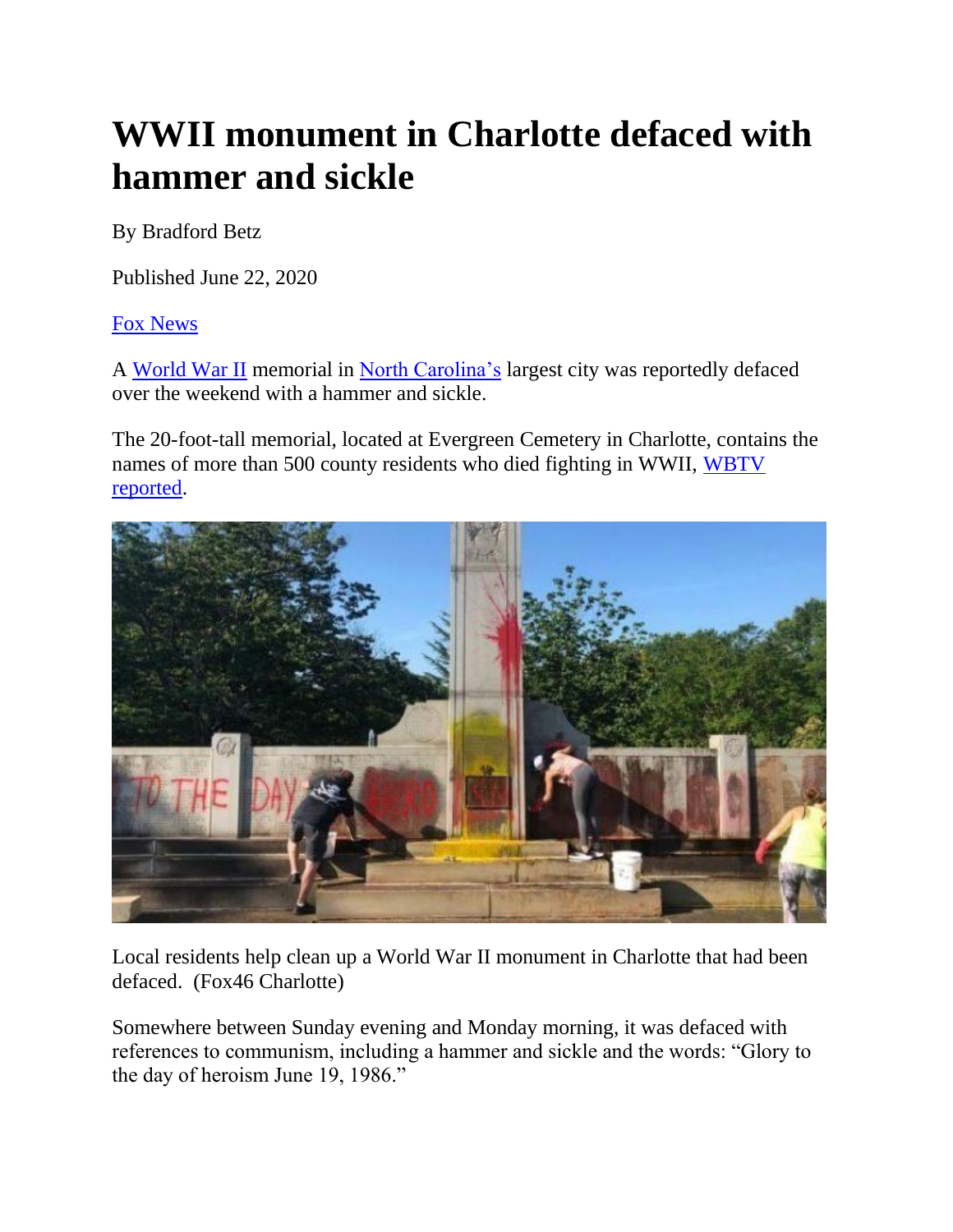The phrase is a reference to a prison massacre in Peru, in which some 224 people were killed by the military after a series of riots.

A portion of the WWII monument that read, "Dedicated to the memory of the Mecklenburg heroes of World War II who made the supreme sacrifice that you might live in liberty, freedom and peace," was also covered in yellow paint.

Later Monday, a group of people were spotted scrubbing off the paint. U.S. Air Force veteran Wayne White told [Fox 17](https://www.cbs17.com/news/north-carolina-news/nc-cemeterys-wwii-memorial-vandalized-overnight/) he rounded up some friends to help clean the monument after seeing images of the defacing on social media.



## **[Jonathan Monté](https://twitter.com/JonMonteFOX46)**@JonMonteFOX46

Wayne White, a US Air Force Vet, rounded up some friends and is working to help clean up a Charlotte WWII memorial after seeing on social media that it had been defaced. [@FOX46News](https://twitter.com/FOX46News)